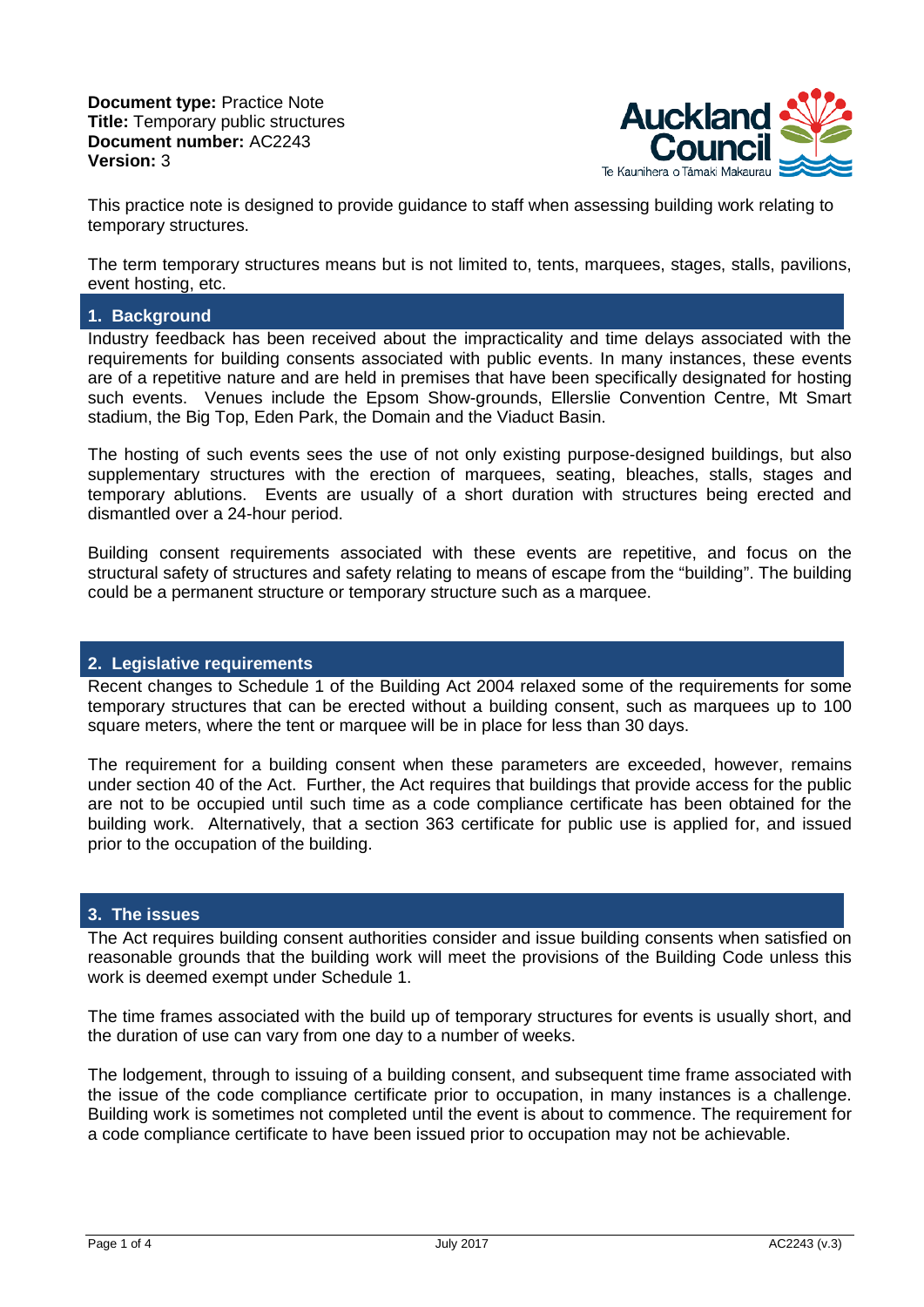# **4. Policy**

This policy provides the opportunity for event organisers to develop and implement management plans for staging standard events where the layout of stalls bleaches, seating and means of escape is based on previously designed layouts that do not compromise the safety of the public.

There is provision under exemption (2) of Schedule 1 of the Building Act 2004, for the Council to exempt building work where building work is unlikely to be carried out otherwise than in accordance with the Building Code.

Council believes that in certain circumstances that it is appropriate to consider and grant exemptions for this type of building work.

Applicants must formally apply for an exemption from the requirement to obtain a building consent. The application for an exemption needs to include a management plan; this plan maybe resubmitted where events are repetitive and there is no change to circumstances.

The application must be accompanied by:

- a floor plan showing the means of escape, and the width and number of final exits
- fire report indicating the fire safety protection afforded in the building
- a producer statement design for B[1](#page-1-0) Structure1
- construction details of the structure in question showing compliance with the New Zealand Building Code
- seating scaffolding and staging
- fire evacuation plans, if required, which must be approved by the New Zealand Fire Service (NZFS)
- any additional safety measures that may be applicable such as safety barriers to the edge of wharves or ramps for compliance with the F4 Safety from falling

The complexity of the proposed temporary structure will have a bearing as to whether an exemption for a building consent can be granted.

#### **5. Guidelines when considering whether an exemption should be approved**

The following aspects should be considered when determining whether an exemption can be approved:

- Has a tent or marquee with an occupancy less than 250 persons
- Has stands exceeding 2.4m in height and inherently stable or producer statement
- Does not require a fire report for occupancy loading or flammability index matters
- Has been granted a previous application for the same location, same size, same occupancy level criteria
- Has seating arrangement with less than 250 persons
- Christmas tree or similar with a producer statement
- Statues over 2m in height

Note: Applications outside the above criteria will require a building consent and it is recommended that these applications be made as earlier as possible, to enable the processing to be completed well in advance of the event.

<span id="page-1-0"></span> $1$  The producer statement must be provided by a CPENG structural engineer and include structural calculations associated with the temporary structure such as dead weights used for tie down points on marquees Ę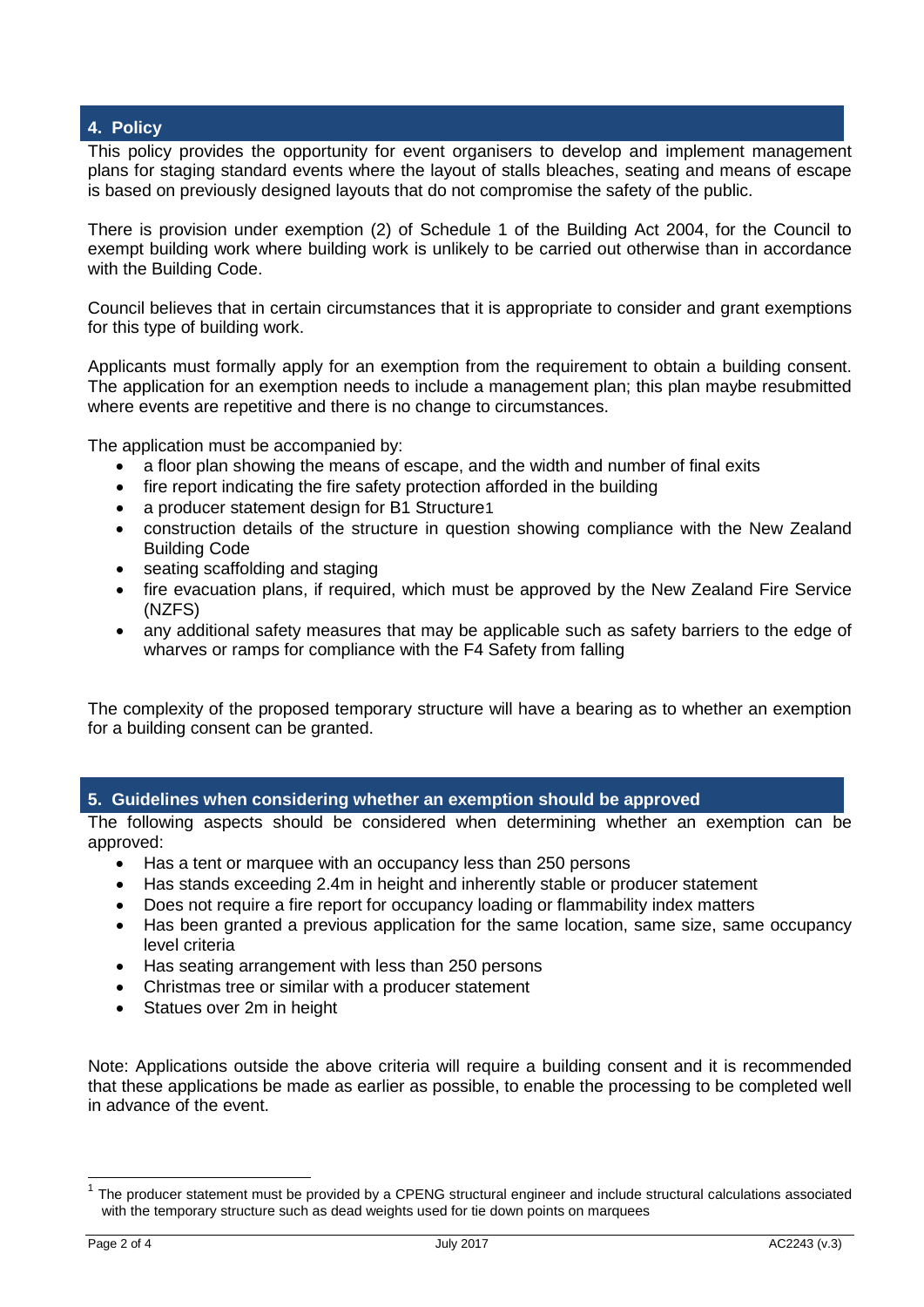# **6. Approving applications for exemption, which have previously been approved**

Previously submitted information, where exemptions have been granted, can be used again for future automatic exemptions. Where events are held, which adhere to previously approved layouts, no further processing will be required, and an exemption can be granted but will be subject to an inspection on site; however:

- the location must be the same as the previous event
- the tent, marquee or seating structure must be of the same size, shape and occupant capability

An application, accompanied by supporting information must be submitted

## **6. Documentation required for building consent**

Two copies of the following information is required to accompany applications for building consent A completed building consent application for temporary structures, a copy can be obtained from Councils website at:

<http://www.aucklandcouncil.govt.nz/SiteCollectionDocuments/Form17ApplicationTempStructure.pdf>

- site plan, this must include distances from boundaries, other structures on the site
- a description of the event, this should include details of the anticipated maximum occupancy, type of activity and audience
- a floor plan, which should detail internal layouts, identifying exhibitors' stands layout, stages entrances, final exits and escape routes (and their respective widths) throughout the proposed occupied area, as in the case of a tent, marquee or exhibition hall
- Note: Where exhibitors partitions exceed 2.4m in height, and are not self supporting, a specific approval is required. Structural stability and visibility of exit signage are an immediate safety issue.
- producer statement design (PS1) and construction details for temporary tents, marquees or seating structures because these structures have implications for public safety if they should collapse, the PS1 must be provided by a CPENG, who specialises in structural engineering
- where intermediate floors are proposed, a PS1 must be provided from a CPENG engineer
- details of the 'flammability' index, flammability properties of tent and marquee material (flammability' index must be under 12) must be supplied by the tent or marquee manufacturer or supplier
- fire summary report is required in the following circumstances:
	- o if the proposed tent, marquee or seating structure is attached to or inside a building
	- o if the occupancy exceeds 100 people
	- o if there is a change of use of the building
	- o where an intermediate floor is proposed in a tent or marquee
- the fire report must address the following items for compliance with New Zealand Building Code C for fire protection:
	- o means of escape within the building or the event
	- o required exit signage
	- o emergency lighting or visibility in escape routes
- temporary seating structures, where temporary seating structures are to be erected and where there is provision for more than 50 people, or where a person could fall more than 1m, structural calculations, a producer statement and fire safety report will be required from a CPENG engineer
- sanitary facilities, a description of sanitary facilities to be provided, their number, location and nature of "single sex or unisex", including toilets provided for people with disabilities
- fire evacuation procedure, if the intended occupancy is over 100, a fire evacuation plan may be required to be approved by the NZFS
	- o NZFS can provide advice on when a fire evacuation procedure is required and approve it, visit: www.fire.org.nz or phone fire information on 09 302 5199 or 0800 347 346